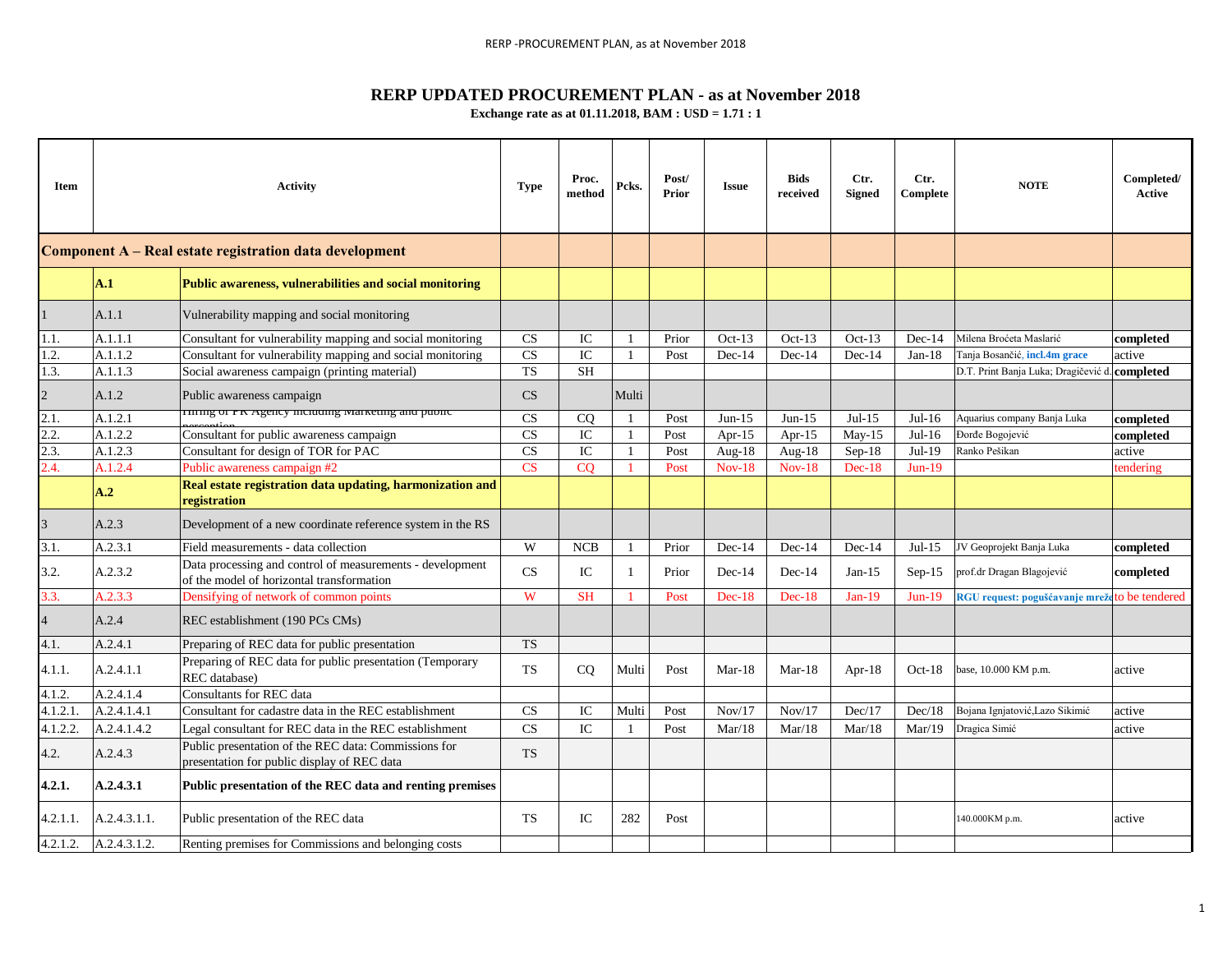| $4.2.1.2.1$ . $A.2.4.3.1.2.1$ .     | Renting premises for work of the Commissions                  | <b>OC</b> | SOE       | Multi        |      |           |           |           |           | 35.000KM p.m.               | active         |
|-------------------------------------|---------------------------------------------------------------|-----------|-----------|--------------|------|-----------|-----------|-----------|-----------|-----------------------------|----------------|
| $4.2.1.2.2$ . $A.2.4.3.1.2.2$ .     | Utility costs for rented premises in different municipalities | OC        | SOE       |              |      |           |           |           |           | $5.000$ KM p.m.             | active         |
| 4.2.1.2.3. A.2.4.3.1.2.3.           | Lease of the tel. lines in Bijeljina for the Commissions      |           | <b>SH</b> |              | Post | Mar-15    | $Mar-15$  | Mar- $15$ | Apr- $17$ | TELRAD NET d.o.o. Bijeljina | active         |
| 4.2.1.3.<br>A.2.4.3.1.3.            | Adaptation of premises for work of the Commissions            | W         | <b>SH</b> | Multi        | Post |           |           |           |           |                             |                |
| $4.2.1.3.1$ . $A.2.4.3.1.3.1$       | Adaptation of premises for work of the Commissions            | W         | <b>SH</b> | Multi        | Post | $Dec-18$  | $Dec-18$  | $Aug-18$  | Apr-19    |                             | to be tendered |
| $ 4.2.1.3.2. \text{A}.2.4.3.1.3.2 $ | Adaptation of the counter hall at the Branch unit Banja Luka  | W         | <b>SH</b> |              | Post | Aug- $18$ | Aug- $18$ | Aug- $18$ | $Oct-18$  | DMD Molerin d.o.o.          | active         |
| 4.2.1.4.<br>A.2.4.3.1.4.            | Furnishing of premises for work of the Commissions            |           | <b>SH</b> | Multi        | Post |           |           |           |           | radiators                   | tendering      |
| 4.2.1.5<br>A.2.4.3.1.5              | Additional survey in the process of public pres. of REC data  | <b>TS</b> | <b>SH</b> | <b>Multi</b> | Post | $Feb-19$  | $Feb-19$  | $Mar-19$  | $Jun-19$  |                             | to be tendered |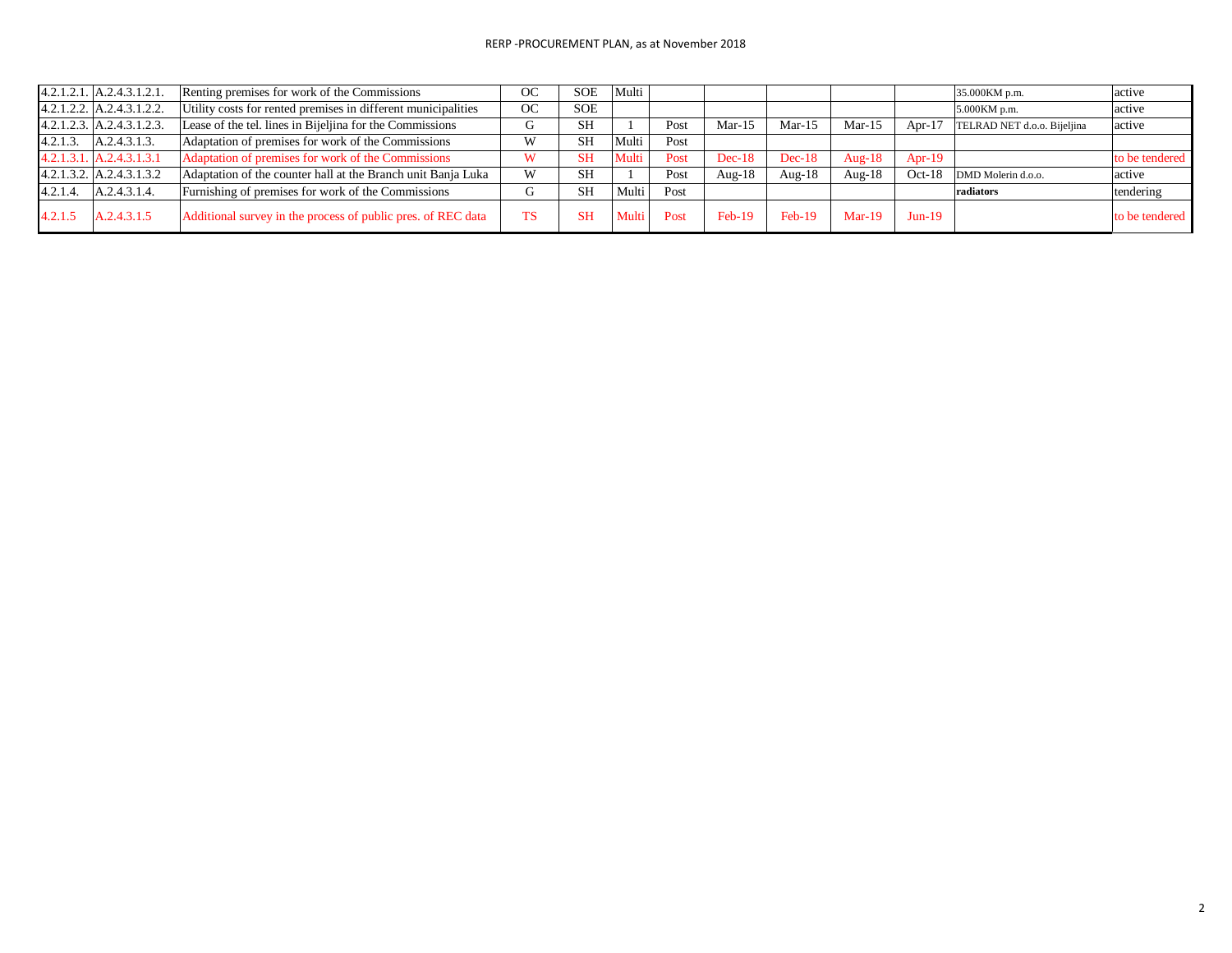|                |                    | Component B – Real estate registration infrastructure development                                                                |               |            |              |              |           |               |               |               |                                                  |                |
|----------------|--------------------|----------------------------------------------------------------------------------------------------------------------------------|---------------|------------|--------------|--------------|-----------|---------------|---------------|---------------|--------------------------------------------------|----------------|
|                | B.1                | <b>Working conditions improvement</b>                                                                                            |               |            |              |              |           |               |               |               |                                                  |                |
| $\overline{5}$ | B.1.1              | Office purchase and modernization                                                                                                |               |            |              |              |           |               |               |               |                                                  |                |
| 5.1.           | $\vert$ B.1.1.1    | Architect required for civil works                                                                                               |               |            |              |              |           |               |               |               | Erker - design and validation                    | active         |
| 5.2.           | B.1.1.2            | Design & Supervision of Office Reconstruction /<br><b>Rehabilitation work</b>                                                    | <b>CS</b>     | CQ         | $\mathbf{1}$ | <b>Prior</b> | $Sep-13$  | <b>Oct-13</b> | <b>Dec-13</b> | <b>Dec-18</b> | Erker- supervision (30.984KM)<br>contacted rest) | active         |
| 5.3.           | B.1.1.4            | Purchase of new premises / Branch offices/ Rehabilitation<br>in: I.N.Sarajevo, Srebrenica, Sokolac, Kneževo, Trebinje,<br>Sipovo |               | N/A        |              |              |           |               | 2015-2017     |               |                                                  |                |
| 5.3.1.         | B.1.1.4.1          | Purchase of office space in 2014/Branch office in:<br>I.N.Sarajevo and Srebrenica                                                | n/a           | N/A        | N/A          | N/A          | $Jul-13$  | Aug- $13$     | $Jan-14$      | $Jan-14$      | I SA: Simpro d.o.o.<br>Srebrenica: Slađana Bojić | completed      |
| 5.3.2.         | B.1.1.4.2          | Rehabilitation work of new premises / Branch offices $\&$ in :<br>I.N.Sarajevo and Srebrenica.                                   | W             | <b>NCB</b> |              | Prior        | $Dec-14$  | $Jan-15$      | Feb-15        | $May-15$      | Marvel d.o.o. Istočno Sarajevo                   | completed      |
| 5.3.3.         | <b>B.1.1.4.4</b>   | Purchase of office space in 2015/Branch office in Sokolac                                                                        | G             | N/A        |              |              | $Oct-14$  | $Nov-14$      | Feb-15        | Aug- $15$     | Opština Sokolac                                  | completed      |
| 5.3.4.         | B.1.1.4.5          | Rehabilitation work of purchased office space in Sokolac                                                                         | W             | <b>NCB</b> |              | Post         | $Mar-15$  | Apr- $15$     | $May-15$      | Aug- $15$     | Građenje d.o.o. Pale                             | completed      |
| 5.3.5.         | B.1.1.4.6          | Purchase of office space in 2016/Branch office in Trebinje                                                                       | G             | N/A        |              |              |           |               |               | Mar-16        | Luč-Invest d.o.o. Trebinje                       | completed      |
| 5.3.6.         | <b>B.1.1.4.7</b>   | Purchase of office space in 2017/Branch office in Knezevo                                                                        | G             | N/A        |              |              |           |               |               | $Jan-17$      | Pošte Srpske                                     | completed      |
| 5.3.7.         | B.1.1.4.8          | Purchase of office space in 2017/Branch office in Sipovo                                                                         | G             | N/A        |              |              |           |               |               | $May-17$      | Opština Šipovo                                   | completed      |
| 6              | B.1.2              | Vehicles                                                                                                                         | G             |            |              |              |           |               |               |               |                                                  |                |
| 6.1.           | B.1.2.1            | <b>Vehicles 4WDs</b>                                                                                                             | G             | <b>ICB</b> | -1           | Prior        | $Jul-13$  | Aug- $13$     | $Sep-13$      | Jan- $14$     | Lada auto Banja Luka-Lot 1                       | completed      |
| 6.2.           | B.1.2.2            | Vehicles, passenger car                                                                                                          | G             | <b>SH</b>  | $\mathbf{1}$ | Prior        | $Jun-14$  | $Jun-14$      | $Jul-14$      | $Oct-14$      | C-Auto Banja Luka                                | completed      |
| 6.3.           | B.1.2.3            | Vehicles 4WDs, and passenger car in 2015                                                                                         | G             | <b>SH</b>  |              | Post         | May-15    | May-15        | $Jun-15$      | $Jul-15$      | Lada auto Banja Luka-Lot 1, C-<br>Auto-Lot 2     | completed      |
| 6.4.           | <b>B.1.2.4</b>     | Vehicles, passenger car                                                                                                          | G             | <b>SH</b>  |              | Post         | $Dec-18$  | $Dec-18$      | Dec-18        | $Jan-19$      | RGU request 170.000KM                            | to be tendered |
| $\overline{7}$ | B.1.3              | Surveying technology improvement                                                                                                 | G             |            |              |              |           |               |               |               |                                                  |                |
| 7.1.           | B.1.3.1            | Surveying technology improvement (GPS and total stations)                                                                        | G             | <b>ICB</b> |              | Prior        | $Oct-13$  | $Nov-13$      | $Dec-13$      | Feb-14        | Geokom company-Lot 1 Geowild<br>Company-Lot 2    | completed      |
| 7.2.           | B.1.3.2            | Licenses for SRPOS                                                                                                               | G             | DC         |              | Prior        | Aug- $13$ | May-13        | $Jun-13$      | $Oct-13$      | Vekom Geo d.o.o. Belgrade                        | completed      |
|                | $\mathbf{B.2}$     | <b>IT-strategy implementation</b>                                                                                                |               |            |              |              |           |               |               |               |                                                  |                |
| 8              | B.2.1              | ICT technical sustainability                                                                                                     |               |            |              |              |           |               |               |               |                                                  |                |
| 8.1.           | $\vert$ B.2.1.1    | Technical Assistance for QA/QC, ICT Strategy, others                                                                             | $\mathbf{CS}$ | IC         | <b>Multi</b> | Post         |           |               |               |               |                                                  |                |
| 8.11           | B.2.1.1.1          | <b>Consultant for SDI</b>                                                                                                        | <b>CS</b>     | IC         | Multi        | Post         | Sep/17    | Sep/17        | Oct/17        | Oct/18        | D.Rončević, D.Mandić                             | active         |
| 8.1.2.         | <b>B.2.1.1.2</b>   | <b>Consultant for ICT strategy</b>                                                                                               | <b>CS</b>     | <b>CQ</b>  |              | Post         | Nov/18    | Nov/18        | Nov/18        | Dec/18        | 59.000USD                                        | to be tendered |
| 8.1.3          | B.2.1.1.3          | Consultant for developing and testing new data model and<br>design of the use-cases                                              | <b>CS</b>     | <b>CQ</b>  |              | Post         | Feb/19    | Feb/19        | Mar/19        |               |                                                  | to be tendered |
| 8.2.           | B.2.1.2            | Equipment for the commissions and IT equipment                                                                                   | G             |            | <b>Multi</b> |              |           |               |               |               |                                                  |                |
| 8.2.1.         | B.2.1.2.1          | Equipment for the commissions and IT equipment - phase 1                                                                         | G             | <b>ICB</b> |              | Post         | Aug- $13$ | Sep-13        | $Nov-13$      | Jan- $14$     | Digit d.o.o. Banja Luka                          | completed      |
| 8.2.2.         | B.2.1.2.2          | Equipment for the commissions and IT equipment - phase 2                                                                         |               |            |              |              |           |               |               |               |                                                  |                |
| 8.2.2.1        | B.2.1.2.2.1        | Procurement of photocopiers                                                                                                      | G             | <b>SH</b>  |              | Post         | Feb-15    | $Feb-15$      | Mar- $15$     | Mar- $15$     | Dragičević d.o.o. Banja Luka                     | completed      |
| 8.2.2.2.       | B.2.1.2.2.2        | Procurement of computer equipment                                                                                                | G             | <b>SH</b>  |              | Post         | $Jul-15$  | $Jul-15$      | $Jul-15$      | Aug-15        | Prointer d.o.o. Banja Luka                       | completed      |
| 8.3.           | $\mathbf{B.2.1.4}$ | <b>Communication equipment (LAN/MAN/WAN)</b>                                                                                     | G             |            |              |              |           |               |               |               |                                                  |                |
| 8.3.1.         | B.2.1.4.1          | Communication equipment (LAN/MAN/WAN)                                                                                            | G             | <b>SH</b>  |              | Prior        | $Jul-13$  | Aug- $13$     | $Sep-13$      |               | Nov-13   Digit d.o.o. Banja Luka                 | completed      |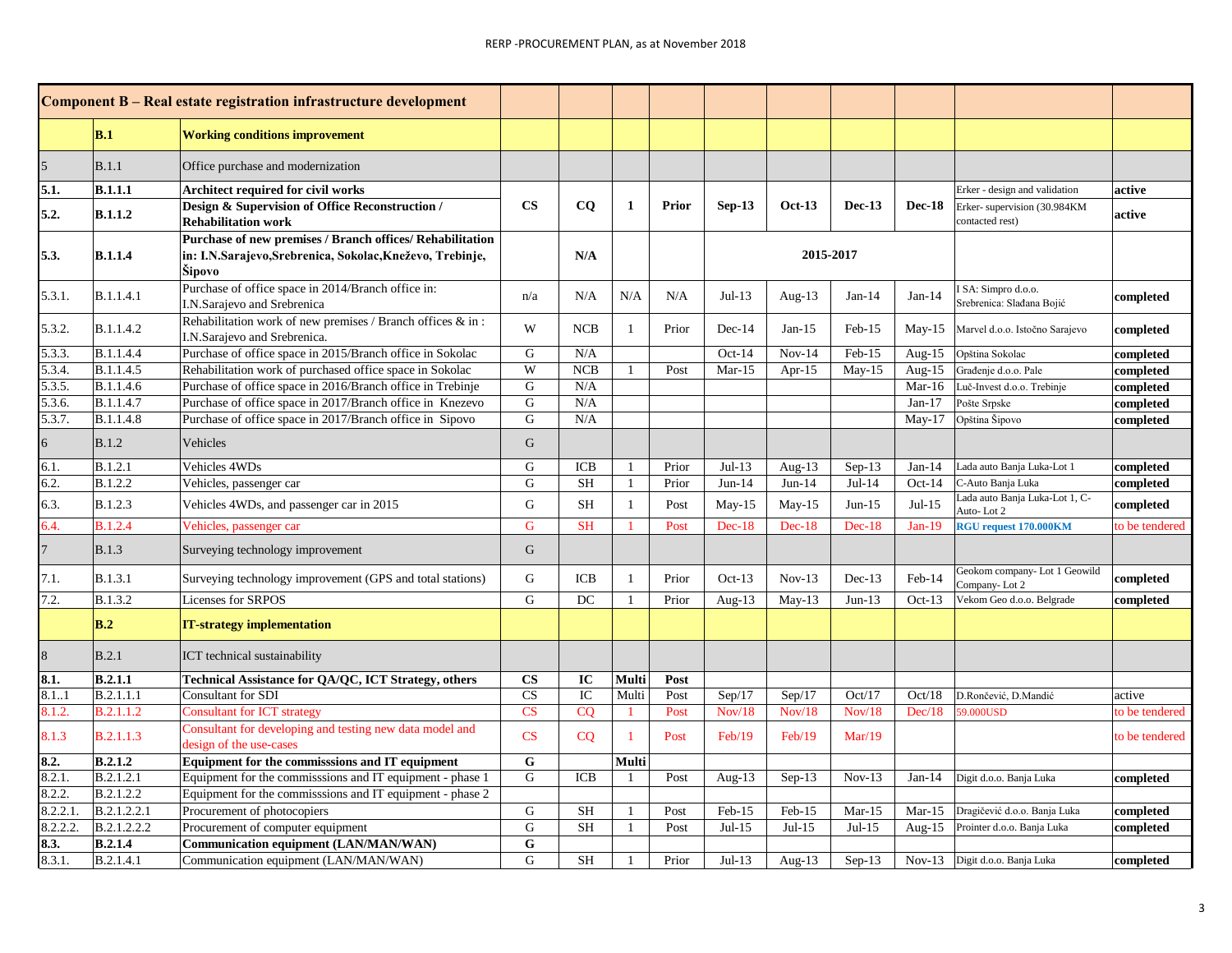| 8.3.2. | B.2.1.4.2          | Lease of the telecommunication lines                                  | G            | DC         |              | Prior | Feb-14   | Mar- $14$     | Mar- $14$ | Mar-16   | M:tel a.d. Banja Luka        | completed      |
|--------|--------------------|-----------------------------------------------------------------------|--------------|------------|--------------|-------|----------|---------------|-----------|----------|------------------------------|----------------|
| 8.3.3. | B.2.1.4.3          | Scanners and faxes                                                    | G            | <b>SH</b>  |              | Post  | Dec/15   | Dec/15        | Jan/16    | Jan/16   | Prointer d.o.o. Banja Luka   | completed      |
| 8.4.   | <b>B.2.1.4.4</b>   | Equipment for the commisssions and IT equipment-ph 3                  | G            | <b>SH</b>  | <b>Multi</b> | Post  |          |               |           |          |                              |                |
| 8.4.1. | B.2.1.4.4.1        | Procurement of IT equipment for the Comissions                        | $\mathbf{G}$ | <b>SH</b>  |              | Post  | Nov/18   | Dec/18        | Dec/18    | Feb/19   |                              | to be tendered |
| 8.4.2. | <b>B.2.1.4.4.2</b> | Procurement of IT equipment for Digital Archive                       | G.           | <b>SH</b>  | Multi        | Post  | Feb/19   | Feb/19        | Feb/19    | Dec/19   | <b>RGU</b> rq:laps and scans | to be tendered |
| 9      | B.2.2              | ICT further development and e-services                                |              |            |              |       |          |               |           |          |                              |                |
| 9.1.   | <b>B.2.2.1</b>     | REC system further development, incl. e-services                      | G            | <b>CQ</b>  | Multi        | Post  | $Jun-19$ | <b>Jun-19</b> | $Dec-19$  |          |                              | to be tendered |
|        | B.3                | Cadastral and land book scanning and indexing for<br>digital archives |              |            |              |       |          |               |           |          |                              |                |
| 9.2.   | $\vert$ B.3.2      | Equipment for the digital archive                                     | G            |            |              |       |          |               |           |          |                              |                |
| 9.2.1. | B.3.2.1            | Equipment for the digital archive-Phase 1                             | G.           | <b>SH</b>  |              | Post  | $Jul-17$ | Jul-17        | Aug- $17$ | $Sep-17$ | Sirius d.o.o. Banjaluka 2018 | completed      |
| 9.2.2. | <b>B.3.2.2</b>     | Equipment for the digital archive-Phase 2                             | G            | <b>SH</b>  | 2            | Post  | $Jul-18$ | $Jul-18$      | Aug- $18$ | $Sep-18$ | Prointer IT 2018             | contracted     |
| 9.3.   | B.3.4              | Cadastral and land book scanning and indexing for digital<br>archives | <b>CS</b>    | IC         |              | Post  | Jan-18   | Jan-18        | $Feb-18$  |          |                              |                |
| 9.3.1. | <b>B.3.4.4</b>     | Renting premises for digital archive center                           | <b>OC</b>    | <b>SOE</b> |              | Post  | $Dec-18$ | $Dec-18$      | $Dec-18$  | $Dec-19$ | Doboj                        | to be tendered |
| 9.3.2. | B.3.4.5            | Furnishing of rented premises                                         | G            | <b>SH</b>  |              | Post  | Jan-18   | Jan-18        | Jan-19    | Feb-18   |                              | completed      |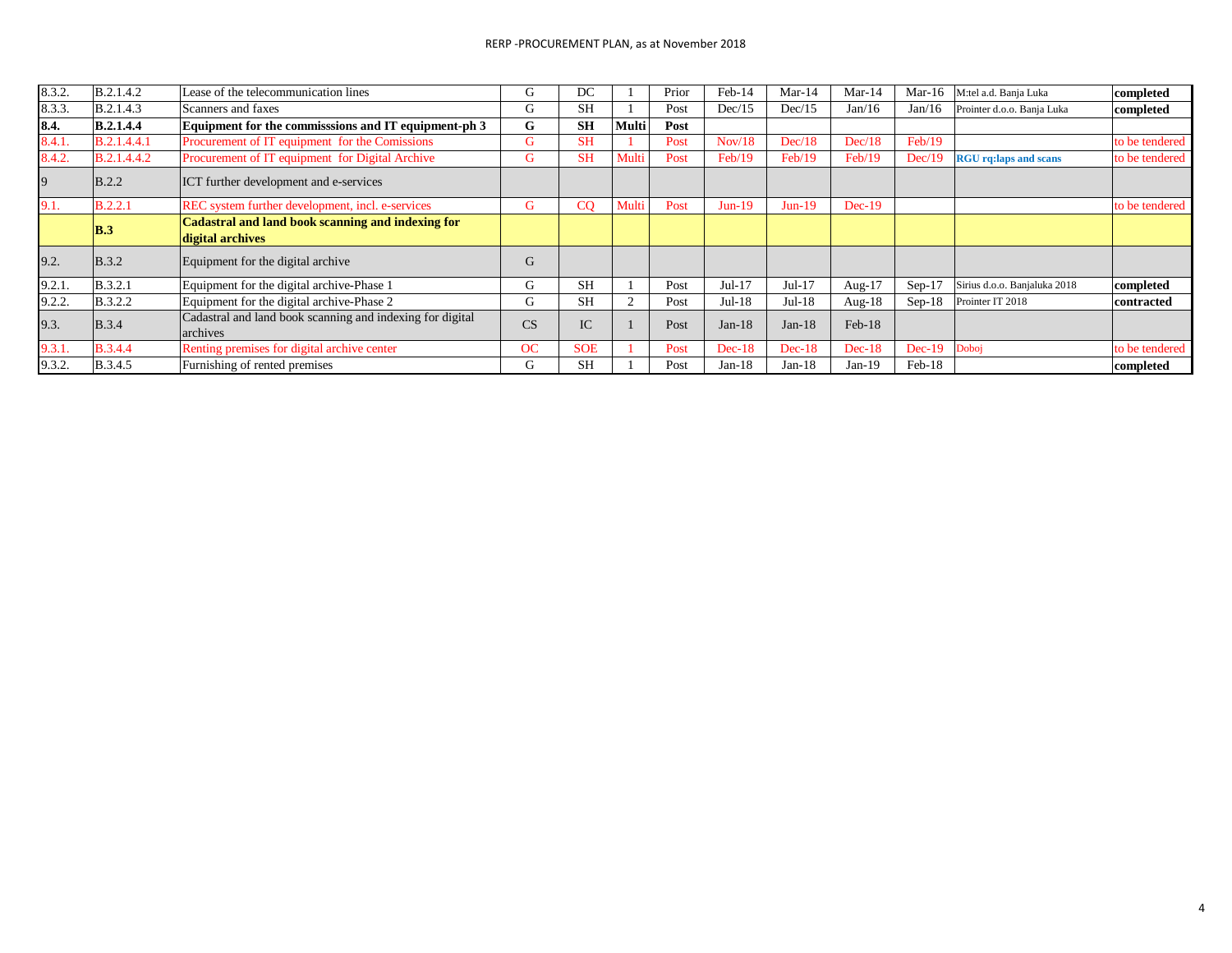|                |              | Component C – Policy and Institutional Development, and Project Management                     |           |            |       |       |                             |           |               |               |                                                                |                |
|----------------|--------------|------------------------------------------------------------------------------------------------|-----------|------------|-------|-------|-----------------------------|-----------|---------------|---------------|----------------------------------------------------------------|----------------|
|                | C.1          | <b>Policy support</b>                                                                          |           |            |       |       |                             |           |               |               |                                                                |                |
| 10             | C.1.1        | Studies, by-laws and laws                                                                      | CS        |            |       |       |                             |           |               |               |                                                                |                |
| 10.1.          | C.1.1.1      | <b>Studies and amending laws</b>                                                               | CS        | IC         | Multi | Post  | $Dec-18$                    | $Jan-19$  | <b>Feb-19</b> | $Dec-19$      | <b>RGU</b> requests: strategy and laws                         | to be tendered |
| 11.            | C.1.2        | <b>Technical assistance</b>                                                                    |           |            |       |       |                             |           |               |               |                                                                |                |
| 11.1.          | C.1.2.1      | <b>Technical assistance</b>                                                                    | <b>CS</b> | IC         | Multi | Post  | Jan-16                      | Jan-16    | Feb-16        | Feb-18        | Jaslar, Lukić, Vujančević, Ninković,<br>Pavić, Radošević       | completed      |
|                | C.2          | <b>Institutional development</b>                                                               |           |            |       |       |                             |           |               |               |                                                                |                |
| 12.            | C.2.3        | Capacity building and training                                                                 |           |            |       |       |                             |           |               |               |                                                                |                |
| 12.1.          | C.2.3.1      | GA staff (including commision staff)<br>Training of GA starf (including Commissions for public |           | <b>SOE</b> |       |       | <b>Annual training plan</b> |           |               |               |                                                                |                |
| 12.1.1         | C.2.3.1.1    | $1:$ and $\ldots$                                                                              | <b>TR</b> | <b>SOE</b> |       |       |                             |           |               |               |                                                                | completed      |
| 12.1.2.        | C.2.3.1.2    | Hiring of external consultants for education of GA staff                                       | <b>CS</b> | <b>SOE</b> | Multi | Post  | Aug- $18$                   | Aug- $18$ | $Sep-18$      | $Dec-18$      | 4 contracted $6.666KM +$<br>100.000KM until the end of Project | to be tendered |
| 12.2.          | C.2.3.2      | <b>Legal administration staff for RS MoJ</b>                                                   |           |            |       |       |                             |           |               |               |                                                                |                |
| 12.2.1.        | C.2.3.2.1    | Training of judiciary and private sector                                                       | <b>TR</b> | <b>SOE</b> |       |       | Annual training plan        |           |               |               |                                                                | completed      |
| 12.2.2.        | C.2.3.2.2    | Exp. incurred in connection with training and other op. costs                                  | <b>OC</b> | <b>SOE</b> |       |       |                             |           |               |               |                                                                | completed      |
| 12.2.3.        | C.2.3.2.2.1  | Adaptation works of premises under jurisdiction of the MOJ                                     | W         | <b>SH</b>  |       | Post  | 42705                       | 42705     | 42705         | $Dec-16$      |                                                                | completed      |
| 12.2.4         | C.2.3.2.3    | Recruitment of consultant for the organisation of education                                    | CS        | IC         |       | Post  | Feb-15                      | Feb-15    | Feb-15        | Mar- $17$     | Miloš Kalajdžić                                                | completed      |
| 12.2.5         | C.2.3.2.4    | Procurement of necessary material and technical equipment                                      | G         |            | 2     | Post  |                             |           |               |               |                                                                |                |
| 12.2.5.1       | C.2.3.2.4.1  | Procurement of IT equipment                                                                    | G         | <b>SH</b>  |       | Post  | $Sep-16$                    | $Nov-16$  | $Nov-16$      | $Dec-16$      |                                                                | completed      |
| 12.2.5.2.      | C.2.3.2.4.2  | Procurement of furniture                                                                       | G         | <b>SH</b>  |       | Post  | $Sep-16$                    | $Oct-16$  | $Nov-16$      | $Dec-16$      | Hidraulika Flex d.o.o. Laktaši                                 | completed      |
| 12.3.          | C.2.3.5      | <b>Study tours and workshop</b>                                                                | <b>TR</b> | <b>SOE</b> |       |       | <b>Annual training plan</b> |           |               |               |                                                                | active         |
| 12.4.          | C.2.3.6      | <b>Translation services</b>                                                                    | <b>CS</b> | IC         |       |       | Multi                       |           |               | $Jan-20$      | Miodrag Blagojević                                             | active         |
|                | C.3          | <b>Operational support</b>                                                                     |           |            |       |       |                             |           |               |               |                                                                |                |
| $\frac{1}{13}$ | C.3.1        | <b>Customer satisfaction studies</b>                                                           | <b>CS</b> | CQ         | Multi |       |                             |           |               |               |                                                                |                |
| 13.1.          | C.3.1.1      | Customer satisfaction studies #1                                                               | CS        | CQ         |       | Post  | $Oct-15$                    | $Oct-15$  | $Jan-16$      | $Jun-16$      | Ipsos Str. Marketing d.o.o.BG                                  | completed      |
| 13.2.          | C.3.1.2      | Customer satisfaction studies #2                                                               | CS        | <b>CQ</b>  |       | Post  | $Jun-19$                    | $Jun-19$  | $Jun-19$      | <b>Oct-19</b> | amount as IPSOS                                                | to be tendered |
| 14.            | C.3.2        | Impact evaluation                                                                              |           |            |       |       |                             |           |               |               |                                                                |                |
| 14.1.          | C.3.2.1      | Impact evaluation / Phase I                                                                    | CS        | CQ         |       | Post  | $Sep-14$                    | $Nov-14$  | $Jan-15$      | $Jul-15$      | City Design Studio Banja Luka                                  | completed      |
| 14.2.          | C.3.2.1a     | Impact evaluation Phase I / contract administrator                                             | <b>CS</b> | IC         |       | Post  | $Nov-14$                    | $Nov-14$  | $Nov-14$      | $Jun-15$      | Tea Beader                                                     | completed      |
| 14.3.          | C.3.2.2      | <b>Impact Evaluation-next phase in 2019</b>                                                    |           | DC         |       | Post  | $Apr-19$                    | $Apr-19$  | $May-19$      | <b>Oct-19</b> |                                                                | to be tendered |
| 15.            | C.3.3        | Project management                                                                             | <b>CS</b> |            |       |       |                             |           |               |               |                                                                |                |
| 15.1.          | C.3.3.1      | <b>PIU</b> staff                                                                               |           |            |       |       |                             |           |               |               |                                                                |                |
| 15.1.1.        | C.3.3.1.1    | Financial manager                                                                              | CS        | ${\rm IC}$ |       | Prior | Jan-13                      | Mar- $13$ | Mar- $13$     | $Jan-20$      | Dijana Sredić, incl.4m grace                                   | active         |
| 15.1.2.        | C.3.3.1.2.1. | Procurement manager 1                                                                          | CS        | IC         |       | Prior | $Jan-13$                    | Mar- $13$ | $Mar-13$      | $Dec-15$      | Suzana Tadić                                                   | completed      |
| 15.1.3.        | C.3.3.1.2.a  | Procurement manager 2                                                                          | CS        | IC         |       | Prior | $Nov-15$                    | $Nov-15$  | $Dec-15$      | $Jan-20$      | Siniša Kurteš                                                  | completed      |
| 15.1.4.        | C.3.3.1.2.b  | Procurement manager 3                                                                          | CS        | IC         |       | Prior | Jan-18                      | Jan-18    | Feb-18        | Feb-18        | Željko V. Račić, incl.4m grace                                 | active         |
| 15.1.5.        | C.3.3.1.3    | Deputy project coordinator                                                                     | CS        | IC         |       | Prior | $Jun-13$                    | $Jun-13$  | $Sep-13$      | Apr- $17$     | Tamara Travar                                                  | completed      |
| 15.1.6.        | C.3.3.1.4    | Assistant to the Project & Deputy coordinator                                                  | CS        | IC         |       | Prior | Apr-14                      | Apr-14    | May-14        | Jan-20        | Bosiljka Vučić, incl.4m grace                                  | active         |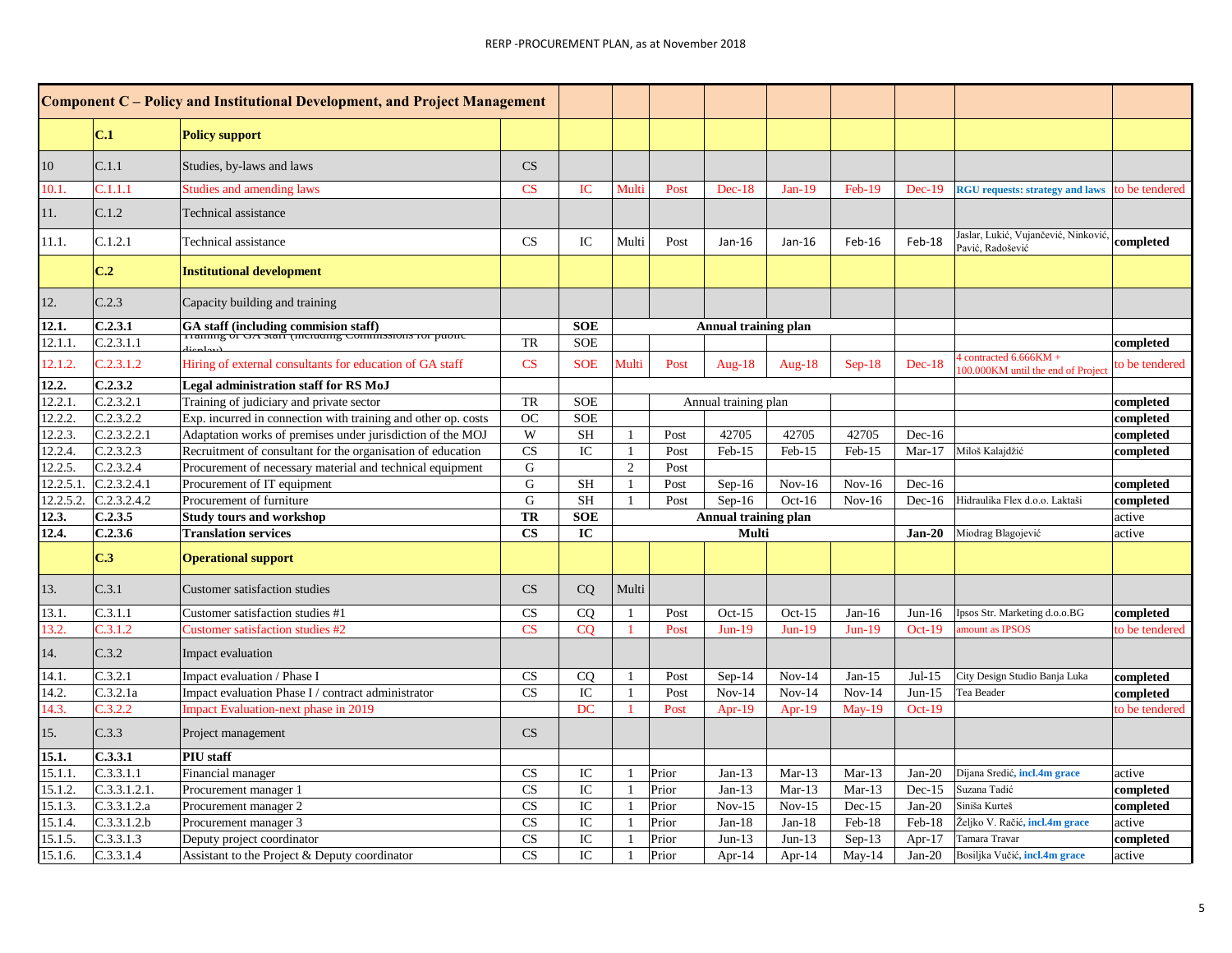| 15.1.7  | C.3.3.1.5       | Monitoring and evaluation consultant     | $\cap$<br>w | IC         |       | Prior | $Jun-13$  | $Jul-13$ | $Sep-13$ | $Jan-20$ | Dejan Jeremić, incl.4m grace            | active         |
|---------|-----------------|------------------------------------------|-------------|------------|-------|-------|-----------|----------|----------|----------|-----------------------------------------|----------------|
| 15.1.8. | C.3.3.1.6       | Project assistant                        |             | IC         |       | Post  | $Dec-18$  | $Dec-18$ | $Dec-18$ | $Jan-20$ | $1.12.2018 - 31.5.2020$                 | to be tendered |
| 15.2.   | C.3.3.2         | <b>PIU</b> expenses                      | OC          |            |       |       |           |          |          |          |                                         |                |
| 15.2.1. | C.3.3.2.1       | Procurement of IT equipment              |             | <b>SH</b>  | Multi |       | Jan- $17$ | Jan-17   | $Jan-17$ | Feb-17   |                                         | completed      |
| 15.2.2. | C.3.3.2.2       | <b>PIU</b> expenses                      | <b>OC</b>   | <b>SOE</b> |       |       |           |          |          |          |                                         | active         |
| 15.3    | $\vert$ C.3.3.3 | <b>Exchange rate differences reserve</b> |             |            |       |       |           |          |          |          | to be reallocated for Data Center later |                |
|         |                 | <b>TOTAL PROJECT</b>                     |             |            |       |       |           |          |          |          |                                         |                |